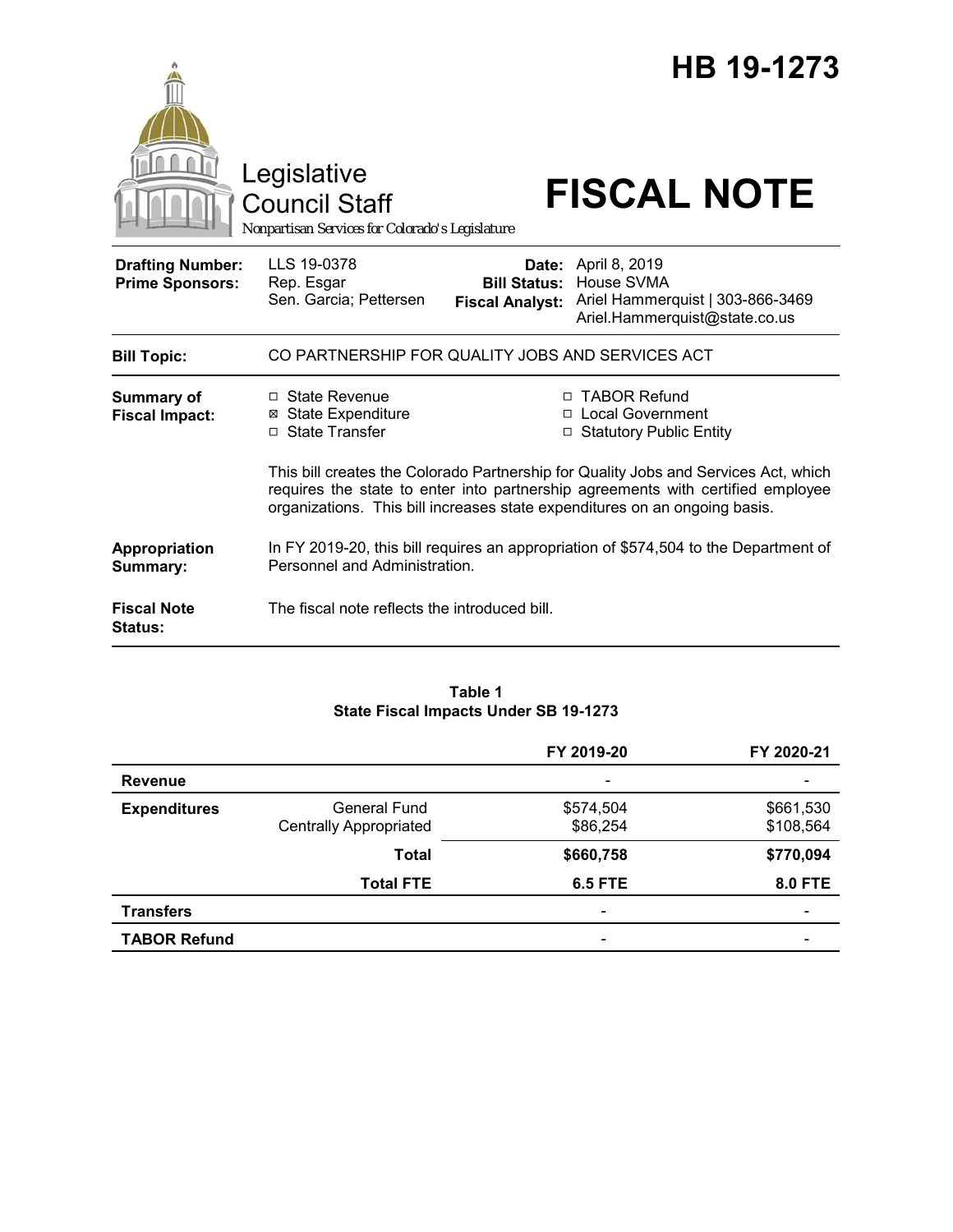April 8, 2019

## **Summary of Legislation**

This bill creates the Colorado Partnership for Quality Jobs and Services Act, which requires the state to establish partnership agreements with certified employee organizations. The bill codifies Executive Order D 028 07, which was signed into law by Governor Bill Ritter on November 2, 2007, with various modifications.

**Partnership units and certified employee organizations.** The bill specifies that state employee partnership units are a group of covered employees who share a specified occupational group with similar job classifications. The bill requires a certified employee organization to represent the interests of all covered employees in a partnership unit, regardless of membership. Further, an employee organization that wants to represent an unrepresented partnership unit may file a petition with the Department of Labor and Employment (CDLE) requesting that an election be held to allow covered employees in the partnership unit to elect an employee organization to represent it. Existing partnership units under Executive Order D 028 07 will continue to be represented by current certified employee organizations.

**Partnership agreements.** A certified employee organization and the state are required under the bill to discuss and draft written partnership agreements within 60 days of an employee organization being certified. If a dispute arise during the formation of a partnership agreement, the certified employee organization and the state are required to engage in a dispute resolution process.

**Duties of the state.** The director of the Department of Personnel and Administration (DPA) must enforce certain aspects of the partnership agreement process, promulgate rules, and determine appropriate remedies to address violations under the bill. After the state and a certified employee organization reach a partnership agreement, the Governor must request sufficient appropriations as part of the initial supplemental budget request.

**Court review.** The bill establishes the circumstances under which the DPA director or a party to a partnership agreement may request court review of final action. Court review may be requested as follows:

- the director may request that the court of appeals enforce orders issued in connection with partnership agreements.
- any person or party affected by a final order may appeal to the district court; and
- the State or a certified employee organization may challenge a final judgement resolving a dispute of a partnership agreement.

# **Background**

The DPA estimates that approximately 26,529 state employees would qualify as covered employees under this bill.

### **State Expenditures**

This bill increases General Fund expenditures by \$660,758 and 6.5 FTE in FY 2019-20, and \$770,094 and 8.0 FTE in FY 2020-21. These costs in the DPA and the CDLE are shown in Table 2 and discussed below.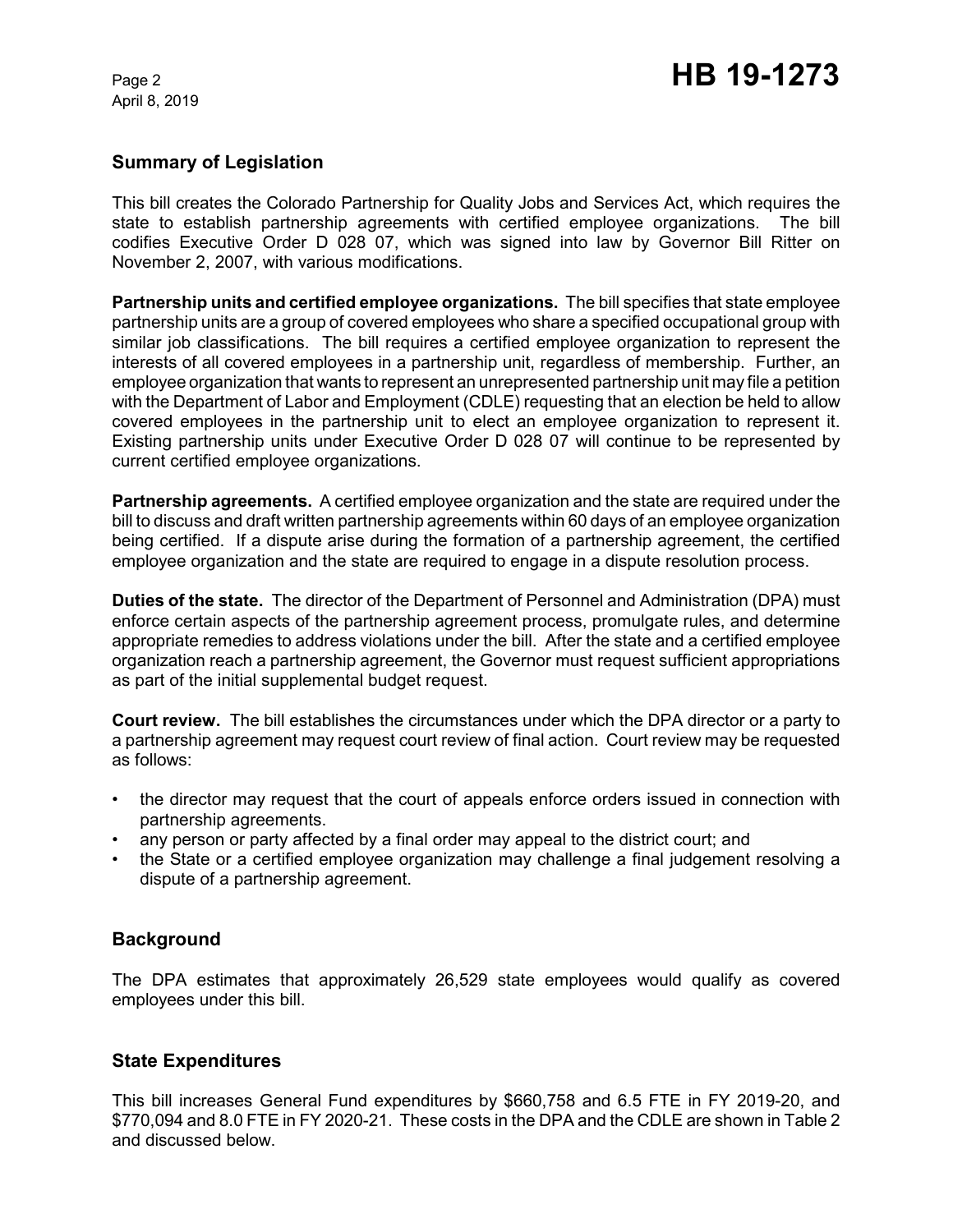#### **Table 2 Expenditures Under HB 19-1273**

|                                                    |                   | FY 2019-20     | FY 2020-21     |
|----------------------------------------------------|-------------------|----------------|----------------|
| <b>Department of Personnel and Administration</b>  |                   |                |                |
| <b>Personal Services</b>                           |                   | \$374,493      | \$408,539      |
| <b>Operating Expenses and Capital Outlay Costs</b> |                   | \$34,203       | \$5,985        |
| <b>Legal Services</b>                              |                   | \$165,808      | \$145,082      |
| Centrally Appropriated Costs*                      |                   | \$86,254       | \$95,873       |
| FTE - Personal Services                            |                   | 5.6 FTE        | 6.3 FTE        |
| FTE - Legal Services                               |                   | 0.9 FTE        | 0.8 FTE        |
| <b>DPA Subtotal</b>                                |                   | \$660,758      | \$655,479      |
| <b>Department of Labor and Employment</b>          |                   |                |                |
| <b>Personal Services</b>                           |                   |                | \$51,675       |
| <b>Operating Expenses and Capital Outlay Costs</b> |                   |                | \$5,653        |
| <b>Printing Costs</b>                              |                   |                | \$1,998        |
| Postage Costs                                      |                   |                | \$42,598       |
| Centrally Appropriated Costs*                      |                   |                | \$12,691       |
| FTE - Personal Services                            |                   |                | 0.9 FTE        |
| <b>CDLE Subtotal</b>                               |                   |                | \$114,615      |
|                                                    | <b>Total Cost</b> | \$660,758      | \$770,094      |
|                                                    | <b>Total FTE</b>  | <b>6.5 FTE</b> | <b>8.0 FTE</b> |

*\* Centrally appropriated costs are not included in the bill's appropriation.*

**Department of Personnel and Administration.** The DPA will have costs of \$660,758 and 5.6 FTE in FY 2019-20 and \$655,479 and 6.3 FTE in FY 2020-21 and future years to implement the bill. These costs are summarized below.

- *Personal services and operating expenses.* To manage this program, DPA requires 6.3 FTE which includes a director of partnership agreements, two human resources specialists, a program administer, a program analyst, and an administrative assistant. These staff will be responsible for promulgating rules, overseeing partnership agreements, assisting agencies during negotiations and ensuring compliance with the bill. Standard operating and capital outlay costs are included for these staff and first year costs are prorated to reflect the General Fund paydate shift.
- *Legal services.* The DPA will require legal services from the Department of Law for rule promulgation and ongoing counsel and support. These costs are estimated to be \$165,808 and FY 2019-20 and \$145,082 in FY 2020-21 and future years, representing 1,600 hours and 1,400 hours of legal services, respectively. To provided legal services, the Department of Law requires reappropriated funds and 0.9 FTE in the first year and 0.8 FTE in the second and future years.